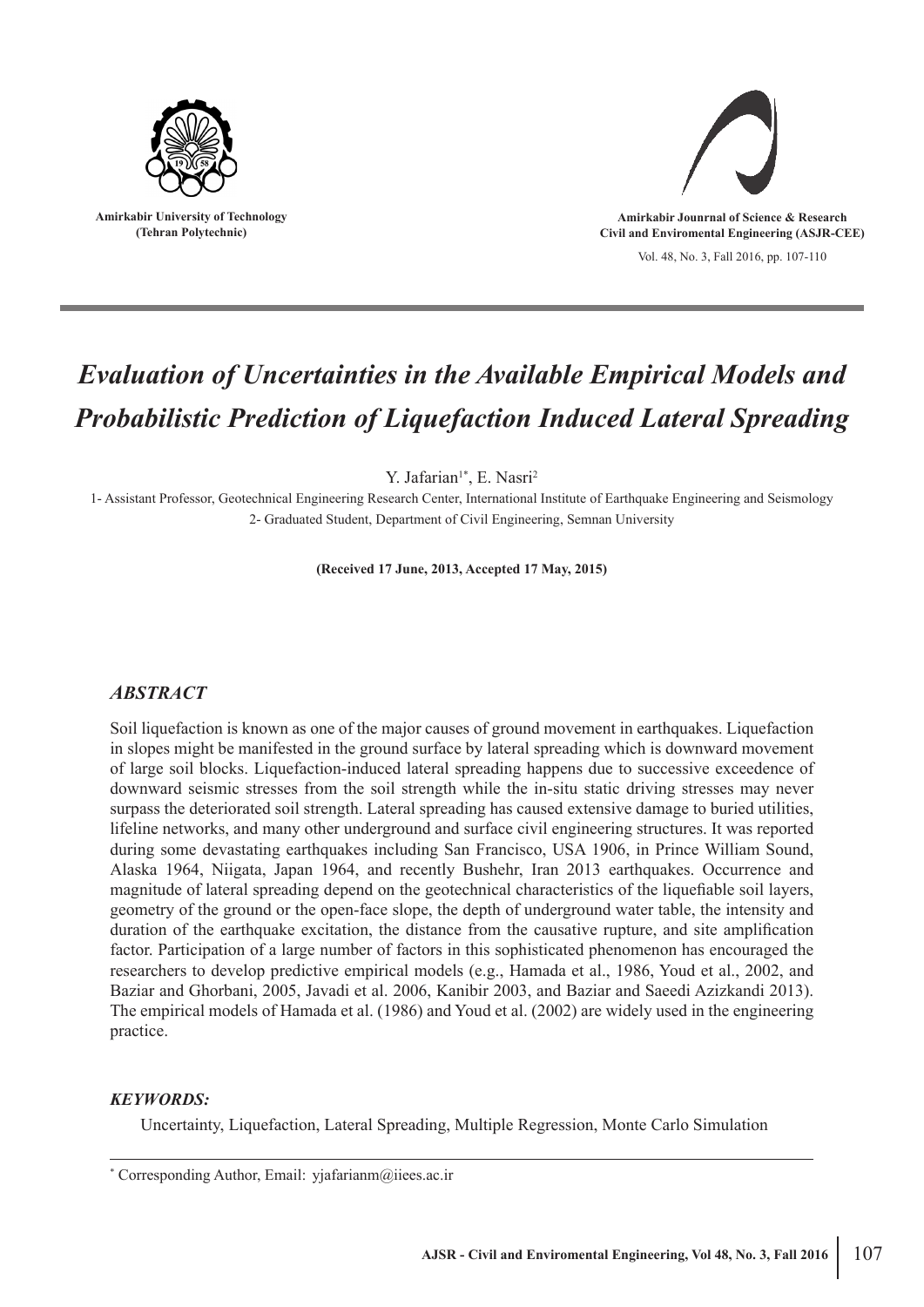**Evaluation of Uncertainties in the Available Empirical Models and Probabilistic Prediction of Liquefaction Induced Lateral Spreading**

#### **1- Introduction**

The empirical models of liquefaction-induced lateral spreading were developed through the analysis of field case histories. Geotechnical parameters of the case histories were retrieved through the boring logs available in the sites and distance-dependent averages were employed for the correlations. Therefore, uncertainties involved in the averaging of the geotechnical parameters may lead to undesired errors. Due to variable and epistemic nature of site geology, such uncertainties are likely available in any site under consideration. In this study, the available correlations on the worldwide database of lateral spreading are reviewed in the first step. Then, reliability techniques are employed to account for the variability of effective soil parameters. Site-specific estimation of lateral spreading is presented in terms of probability of exceedence from a predetermined level of displacement.

# **2- Parametric study of the available empirical models**

Available empirical models of lateral spreading were reviewed and the most recent and well known models were selected. A systematic comprehensive study was conducted on the selected models since some models were prone to deficiencies in characterization of geotechnical and seismic parameters. Fig. (1) illustrates variations of lateral displacement with  $T_{15}$ which describes cumulative thickness of susceptible layers contributing in displacement. The figure reveals considerable discrepancy among the results of three selected models. Especially, the model proposed by Javadi et al. (2006) suffers significant drawback in parametric study. It seems that the developers mainly



**Fig. 2. Schematic demonstration of auxiliary boreholes and lateral spreading observation point**

focused on the model precision rather than its physical behavior. In addition to such uncertainties, all of the developed models in the literature were established based on the averaged values of geotechnical parameters from the adjacent boreholes (see Fig. (2)). Some boreholes were located at distances as far as tens meters. Hence, the empirical models may suffer serious uncertainty of input parameters.

### **3- The proposed empirical model**

The most recent database of liquefaction-induced lateral ground displacement was compiled based on the uncertainties of the distant boreholes and the following formulas were developed as new empirical models for gently sloping and free-face grounds: Free face:

$$
logD_{H} = -17.95 + (1.605M_{W}) - (1.8673log R^{*})
$$
  
-(log(R + 20))<sup>(-3.3836)</sup> + (0.5471log W) + (0.4431log T<sub>15</sub>) + (4.1873log(100 – F<sub>15</sub>)) –  
(0.7666log(D<sub>5015</sub> + 0.1))



**Fig. 1. Parametric study of the available empirical models for**  $T_{15}$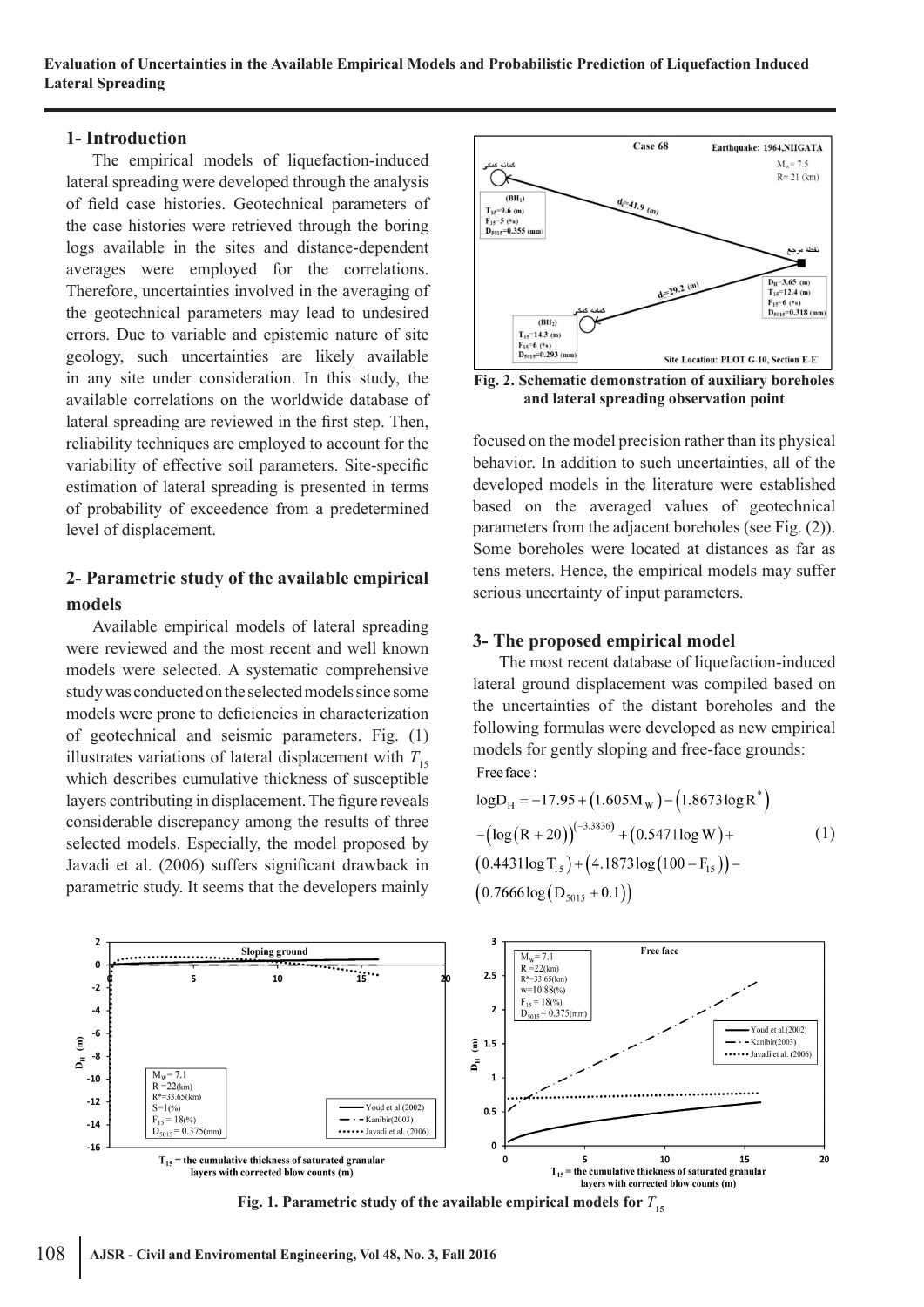Sloping ground:

$$
logD_{H} = -19.63 + (2.0137M) - (2.6124 log R*) -(log (R + 20))(-2.7004) + (0.3147 log S) +(0.6985 log T15) + (4.1954 log (100 – F15)) –(0.6772 log (D5015 + 0.1))
$$
 (2)

where *M*,  $R^*$ , *S*, *W*,  $T_{15}$ ,  $F_{15}$ ,  $D_{5015}$  characterize earthquake magnitude, source–to–site distance, ground slope, free face ratio, cumulative liquefaction prone depths, fines content, mean grains diameter, respectively. Table (1) compares coefficient of determination and root mean squared error (RMSE) of the proposed model with the selected available empirical models. It is seen that the proposed model represents superior performance and obtains the required precision. Note that the new model was completely evaluated by parametric study and variations of the input parameters are in agreement with our current knowledge on the physical behavior of lateral spreading phenomenon.

#### **4- Probabilistic estimation**

The new empirical model was developed based on the refined database of lateral ground displacement in which some criteria was adopted to remove very far boreholes. It was shown that such refinement has improved performance of the empirical model, despite the fact that a simple regression technique was employed rather than the complicated artificial intelligent approaches. Uncertainty of all geotechnical parameters was considered by Monte Carlo simulation and the results for the new empirical model are shown in Fig. (3) as instance. Fig. (3) illustrates probability of displacement exceedence from 0.3 m and 0.7 m versus variations of *S* and *W* respectively for sloping

**Table 1. Comparison of the proposed model with the available ones**

| Empirical model         | $R^2$    | RMSE(m) |
|-------------------------|----------|---------|
| Hamada et al. (1986)    | $13.2\%$ |         |
| Bardet et al. (1999)    | $69\%$   | 1.4     |
| Youd et al. (2002)      | $71.2\%$ | 1.4     |
| Kanibir (2003)          | 74.51 %  |         |
| Al Bawwab (2005)        | $80.1\%$ |         |
| Javadi et al. (2006)-GP | 81.6%    | 1.3     |
| Baziar et al. (2013)-GP | 88.6%    | 0.8     |
| Current study           | $90\%$   | 0.92    |

and free-face grounds. The Monte Carlo simulations were analyzed for two standard deviations as shown by solid and dashed curves. These curves can estimate seismic performance of slopes in liquefaction condition considering the effects of geotechnical parameters uncertainties.

## **5- References**

[1] Al Bawwab, W. A. and EL-Mohammad., Kh.; "Probabilstic Assessment of Liquefaction-Induced Lateral Ground Deformations," *Ph.D. Thesis*, The Natural and Applied Sciences of Middle East Technical University, p. 125, 2005.

[2] Baziar, M. H. and Ghorbani, A.; "Evaluation of Lateral Spreading using Artificial Neural Networks," *Journal of Soil Dynamics and Earthquake Engineering*, Vol. 25, pp. 1–9, 2005.

[3] Baziar, M. H.; Saeedi–Azizkandi, A.; "Evaluation of Lateral Spreading Utilizing Artificial Neural



**Fig. 3. Probability of lateral spreading occurrence based on the new correlations: (a) sloping ground; (b) free-face slope**